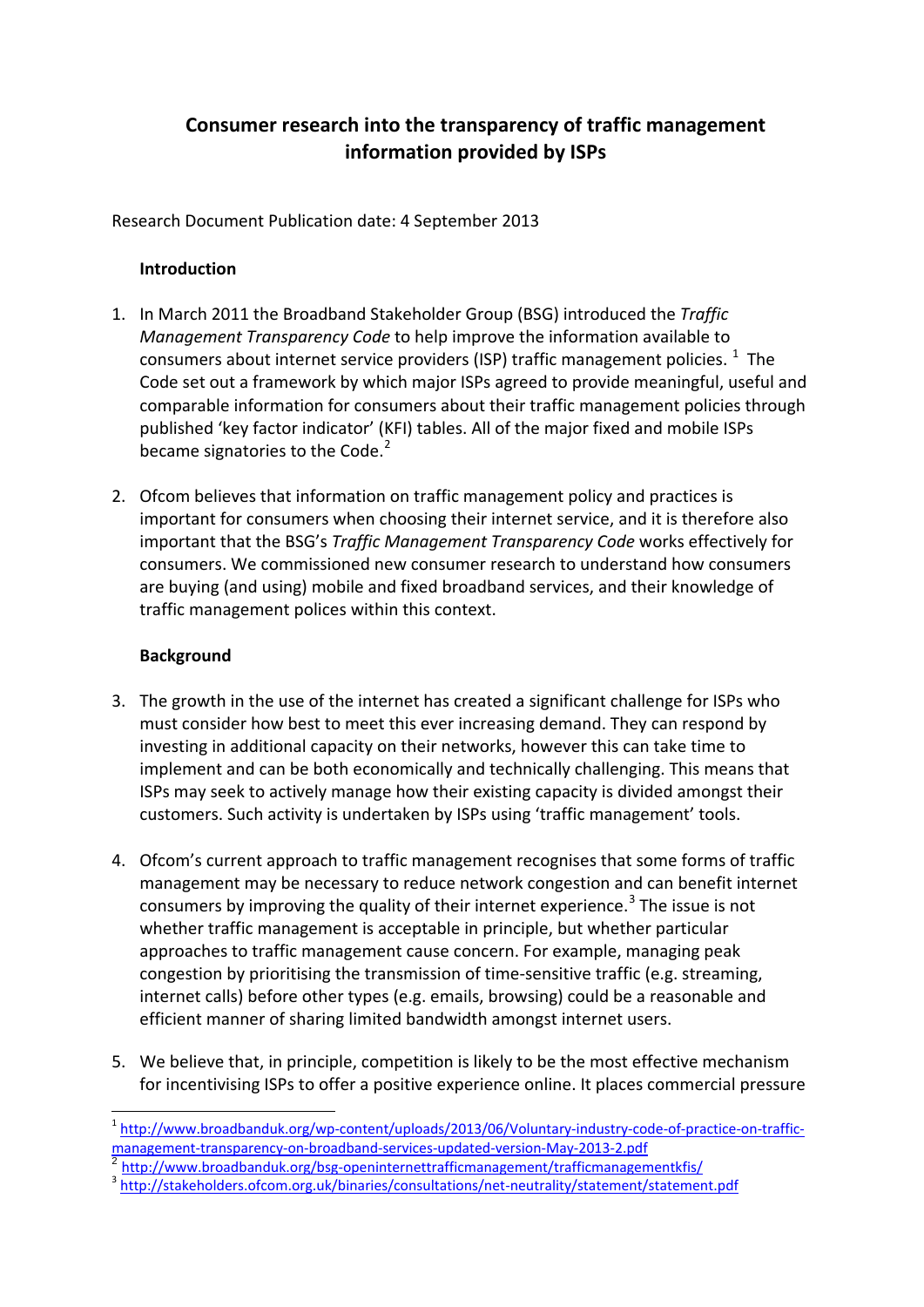on ISPs to offer products that meet consumers' needs and given the UK internet market is a rapidly changing and dynamic one, intervention carries risks of unintended consequences. However, we recognise that the benefits of competition are likely to be diluted if consumers do not have access to sufficient information to make informed choices. Ofcom has therefore supported a self-regulatory approach which has focussed on ensuring consumers can access sufficient information on the internet traffic management policies offered by ISPs.

- 6. In March 2011 the BSG introduced the *Traffic Management Transparency Code* to help improve the level of transparency around their traffic management policies.  $4$  The Code set out a framework by which major ISPs agreed to provide meaningful, useful and comparable information for consumers about their traffic management policies through published 'key factor indicator' (KFI) tables. All of the major fixed and mobile ISPs became signatories to the Code.<sup>[5](#page-1-1)</sup> We welcomed the Code's introduction in our November 2011 *Net Neutrality Statement* and noted that we would monitor its implementation. [6](#page-1-2)
- 7. Outside of this Code we have consistently highlighted that the outright blocking of specific (legal) applications or traffic types would be highly undesirable and likely to lead to regulatory intervention. In the 2012 *Communications Infrastructure Report* we observed that two mobile ISPs in the UK restrict access to internet call applications (e.g. Skype) on some of their low value plans.<sup>[7](#page-1-3)</sup> Whilst concerned about this practice we noted that it affected only a small subset of products available to consumers and, given the high level of choice and competition in that sector, further intervention would not have been proportionate at that stage.
- 8. In the last 12 months we have observed a significant amount of activity in relation to traffic management. A number of ISPs have altered the manner in which traffic management is presented to consumers on their websites and in advertising. Broadly these changes have meant that the quality and transparency of information consumers can access has improved. For example, changes include:
	- Increasing the prominence of traffic management information on ISP websites (e.g. referenced on the home page and/or at point-of-sale);
	- Including supporting text that introduces the KFI tables and explains the relevance of the ISPs traffic management policy; and
	- Referencing traffic management policies specifically in product marketing and brand advertising.
- 9. Also, the types of traffic management policies applied by ISPs have developed. A number of fixed ISPs now offer internet products that have no traffic management policy applied to them (even in peak periods). Other ISPs have refined their policies to focus on the

<span id="page-1-0"></span><sup>&</sup>lt;sup>4</sup> [http://www.broadbanduk.org/wp-content/uploads/2013/06/Voluntary-industry-code-of-practice-on-traffic](http://www.broadbanduk.org/wp-content/uploads/2013/06/Voluntary-industry-code-of-practice-on-traffic-management-transparency-on-broadband-services-updated-version-May-2013-2.pdf)[management-transparency-on-broadband-services-updated-version-May-2013-2.pdf](http://www.broadbanduk.org/wp-content/uploads/2013/06/Voluntary-industry-code-of-practice-on-traffic-management-transparency-on-broadband-services-updated-version-May-2013-2.pdf)

<span id="page-1-1"></span><sup>5</sup> <http://www.broadbanduk.org/bsg-openinternettrafficmanagement/trafficmanagementkfis/>

<span id="page-1-2"></span><sup>&</sup>lt;sup>6</sup> <http://stakeholders.ofcom.org.uk/binaries/consultations/net-neutrality/statement/statement.pdf><br>7 [http://stakeholders.ofcom.org.uk/binaries/research/telecoms-research/infrastructure-report/Infrastructure-](http://stakeholders.ofcom.org.uk/binaries/research/telecoms-research/infrastructure-report/Infrastructure-report2012.pdf)

<span id="page-1-3"></span>[report2012.pdf](http://stakeholders.ofcom.org.uk/binaries/research/telecoms-research/infrastructure-report/Infrastructure-report2012.pdf)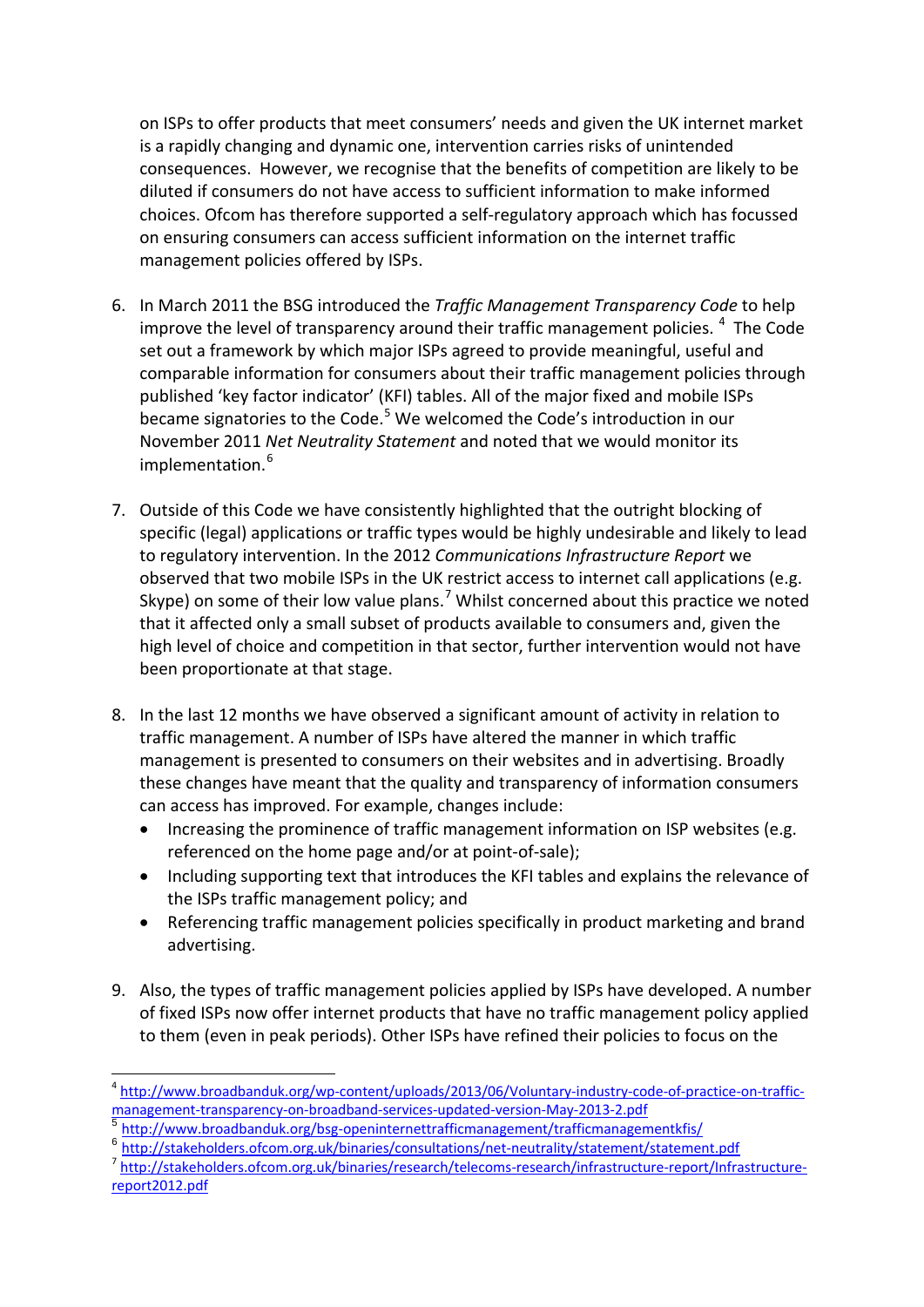prioritisation or slowing-down of certain activities (e.g. prioritising gaming or slowing down peer to peer filesharing). These changes illustrate that transparency in combination with competition and innovation are providing internet consumers with variation and choice.

- 10. Traffic management and net neutrality issues have also been discussed at the European level. Ofcom contributed to the December 2011 *Guidelines on Transparency in the Scope of Net Neutrality* produced by the Body of European Regulators for Electronic Communications (BEREC)<sup>[8](#page-2-0)</sup>. The European Commission has also been looking at net neutrality, including reviewing transparency in traffic management and broadband speeds information. Ofcom responded to their consultation in October 2012 and set out our experiences of approaching these issues. $9$  We expect that the Commission will cover these topics in its forthcoming Digital Single Market proposals due to be published in September 2013.
- 11. We also note that the Advertising Standards Agency (ASA) published a new 'Help Note' which provided guidance to ISPs on the use of the term 'unlimited' to describe internet products.[10](#page-2-2)

#### **New consumer research on broadband usage and traffic management**

- 12. Around these market developments Ofcom is considering whether the BSG's *Traffic Management Transparency Code* is working effectively for consumers. As part of this review we commissioned new consumer research to understand how consumers are buying (and using) mobile and fixed broadband services, and their knowledge of traffic management polices within this context. $^{11}$  $^{11}$  $^{11}$
- 13. In February 2013 we commissioned Kantar Media to undertake further consumer research that would seek to answer the following questions:
	- What factors drive consumers' broadband purchasing decisions?
	- What are consumer experiences of, and expectations for, their internet services?
	- What is the current level of awareness, and understanding of, traffic management and the KFIs?
- 14. The research included consumers from a mix of age groups, locations (rural/urban), internet usage behaviours (light/heavy users) and internet access types (mobile and/or fixed broadband).

<span id="page-2-0"></span><sup>8</sup> [http://berec.europa.eu/eng/document\\_register/subject\\_matter/berec/download/0/365-berec-guidelines](http://berec.europa.eu/eng/document_register/subject_matter/berec/download/0/365-berec-guidelines-on-transparency-in-the-_0.pdf)on-transparency-in-the- 0.pdf

<span id="page-2-1"></span>http://stakeholders.ofcom.org.uk/binaries/international/responses/Ofcom\_response\_to\_European\_1.pdf <sup>10</sup> http://www.cap.org.uk/CAP-and-BCAP-Consultations/Closed-

<span id="page-2-2"></span>consultations/~/media/Files/CAP/CAP/Help%20Note%20on%20use%20of%20unlimited%20claims%20in%20tel ecommunications%20advertising%20(2).ashx

<span id="page-2-3"></span><sup>11</sup> Ofcom has a duty, under section 14 of the 2003 Communications Act, to conduct consumer research for ascertaining the experiences of consumers in relation to matters connected with their experiences of the provision of electronic communications networks and services.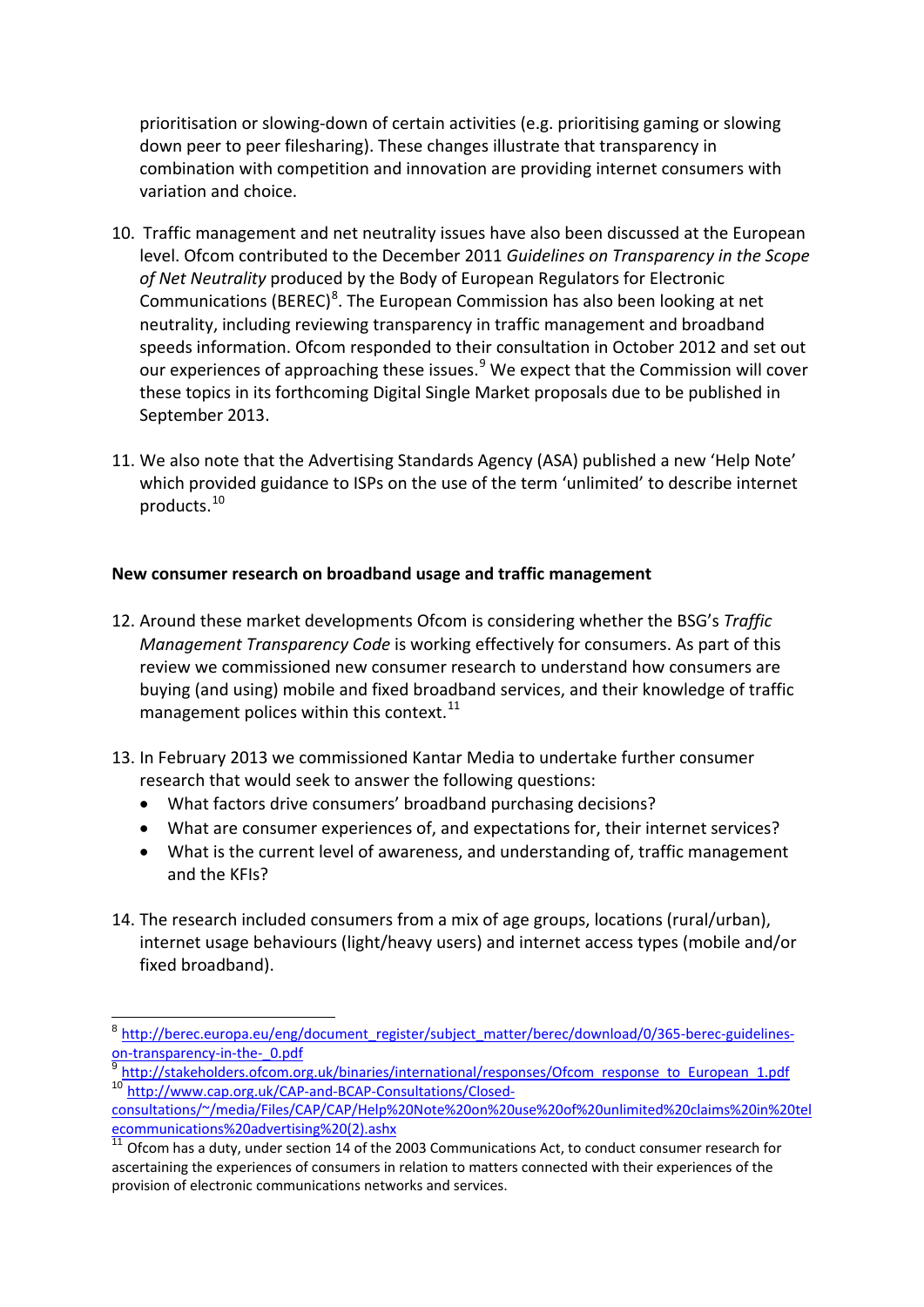- 15. The research demonstrated that most consumers have very little knowledge about how the internet works. This awareness gap means that consumers are also unfamiliar with issues such as traffic management, with only around 1 in 10 aware of the term. Furthermore, of the few consumers that were aware of the term and its meaning, less than one third of these were aware that traffic management processes were currently being applied by internet providers. Overall this suggests that most UK internet users do not necessarily understand the potential relevance of traffic management to their product choices.
- 16. The research also found, however, that the traffic management information provided by ISPs (KFIs and surrounding material) is broadly transparent. For example, 73% of consumers that were aware of their ISP's traffic management policy believed that the KFI information was easy to understand.
- 17. In addition the research identified a number of ways in which the quality of the existing KFI information could be further improved. In particular, consumers suggested that ISPs make the following adjustments:
	- Provide an introduction to the KFIs that summarises the relevance of the policy and outline how it affects the ISP's product set;
	- Ensure that technical terms are explained in clear and simple (non-technical) language;
	- Provide specific and meaningful measurement criteria for when high usage or 'fair usage' policies are applied (e.g. 'Hours' of streaming as opposed to 'MB');
	- Use clear symbols to designate 'yes', 'no' and 'not applicable' responses in the KFI tables.

## **Next Steps**

- 18. In our view the research supports the position that the self-regulatory approach is, for the time being, providing consumers that are aware of their ISP's traffic management policy with transparent information.
- 19. It also identifies a suite of practical adjustments that could further improve the accessibility of the information and should be relatively straight forward for ISPs to implement. We believe that it is appropriate for the BSG, as the owner of the *Traffic Management Transparency Code,* to consider these and facilitate a positive response by its membership to these suggestions.
- 20. The research also identified, however, a significant lack of awareness by consumers of traffic management in general. This means that whilst improvements to the KFIs will help those consumers who are aware of traffic management and its meaning, the majority of consumers do not understand its importance and may be unlikely to consider it in their decision-making.
- 21. Ofcom will continue our engagement with stakeholders on the results of this research. In particular, we want to explore whether low awareness on traffic management is a